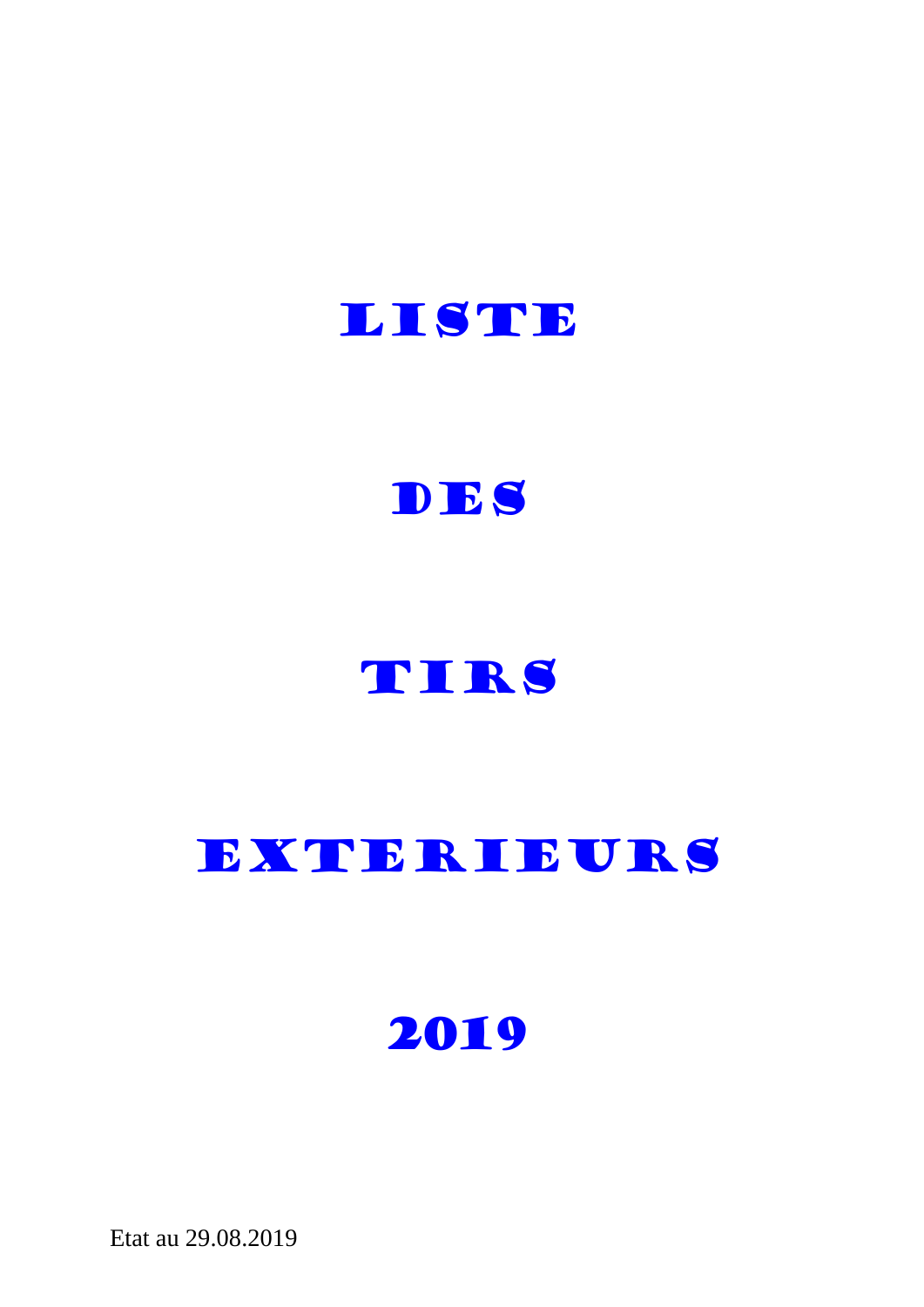# Tir des Perce-Neige : DUILLIER

| Vendredi | 05 avril |                 | 14h00 - 18h00 |
|----------|----------|-----------------|---------------|
| Samedi   | 06 avril | 08h00 - 14h00   |               |
| Dimanche | 07 avril | 08h00 - 14h00   |               |
| Mercredi | 10 avril |                 | 14h00 - 18h00 |
| Vendredi | 12 avril |                 | 14h00 - 18h00 |
| Samedi   | 13 avril | 08h00 - 14h00   |               |
| Dimanche | 14 avril | $08h00 - 14h00$ |               |

| NOM, PRENOM             | <b>DATE</b> | <b>HEURE</b> | <b>REPAS</b> | Confirmé |
|-------------------------|-------------|--------------|--------------|----------|
| <b>Borboen Magaly</b>   |             |              |              |          |
| <b>Boulaz Gilbert</b>   | 12.04       | 17h00        |              | Cible 3  |
| <b>Cailler Gilbert</b>  | 10.04       | 16h15        | Non          | Cible 3  |
| Collet André            |             |              |              |          |
| <b>Furer Yves</b>       |             |              |              |          |
| Kaufmann Gilbert        |             |              |              |          |
| Kiener Ronny            |             |              |              |          |
| Légeret Alain           |             |              |              |          |
| Légeret Christian       |             |              |              |          |
| Perret Claude           | 05.04       | 14h45        |              | Cible 3  |
| <b>Perret Nicolas</b>   |             |              |              |          |
| Philipona Nicolas       |             |              |              |          |
| Reverchon Tony          |             |              |              |          |
| Roch Jean-Marc          |             |              |              |          |
| <b>Schor Serge</b>      |             |              |              |          |
| Tétaz Véronique         | 06.04       | 08h45        |              | Cible 4  |
| Tronnolone Maria        |             |              |              |          |
| Vittoz Florian          | 14.04       | 9h30         |              | Cible 3  |
| <b>Vulliamy Laurent</b> |             |              |              |          |
|                         |             |              |              |          |
|                         |             |              |              |          |
|                         |             |              |              |          |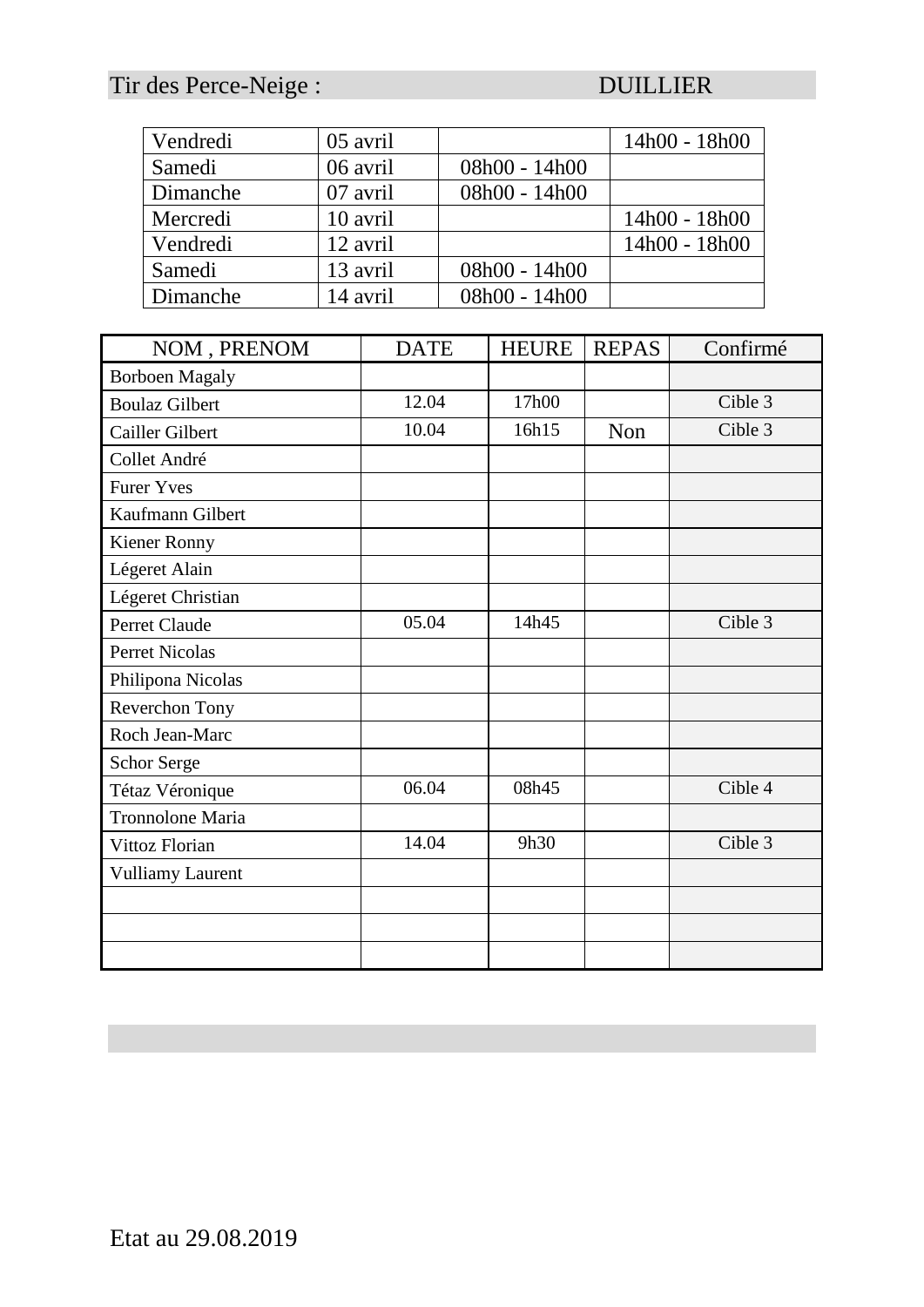60 cps de Genève : GENEVE

| Samedi   | 6 avril  | 08h30-10h00 | 10h30-12h00 |             |             |
|----------|----------|-------------|-------------|-------------|-------------|
| Dimanche | 7 avril  | 08h30-10h00 | 10h30-12h00 |             |             |
| Mercredi | 10 avril | 08h30-10h00 | 10h30-12h00 |             |             |
| Samedi   | 13 avril | 08h30-10h00 | 10h30-12h00 |             |             |
| Dimanche | 14 avril | 08h30-10h00 | 10h30-12h00 |             |             |
| Mercredi | 17 avril | 08h30-10h00 | 10h30-12h00 |             |             |
| Vendredi | 19 avril |             |             | 14h00-15h30 | 16h00-17h30 |
| Samedi   | 20 avril | 08h30-10h00 | 10h30-12h00 | 14h00-15h30 | 16h00-17h30 |
| Dimanche | 21 avril | 08h30-10h00 | 10h30-12h00 |             |             |

| NOM, PRENOM             | <b>DATE</b> | <b>HEURE</b> | <b>REPAS</b> | Confirmé |
|-------------------------|-------------|--------------|--------------|----------|
| <b>Borboen Magaly</b>   |             |              |              |          |
| <b>Boulaz Gilbert</b>   | 10.04       | 10h30        |              | oui      |
| Cailler Gilbert         |             |              |              |          |
| Collet André            |             |              |              |          |
| <b>Furer Yves</b>       |             |              |              |          |
| Kaufmann Gilbert        |             |              |              |          |
| Kiener Ronny            |             |              |              |          |
| Légeret Alain           |             |              |              |          |
| Légeret Christian       |             |              |              |          |
| Perret Claude           | 17.04       | 10h30        |              |          |
| Perret Nicolas          |             |              |              |          |
| Philipona Nicolas       |             |              |              |          |
| Reverchon Tony          |             |              |              |          |
| Roch Jean-Marc          |             |              |              |          |
| Schor Serge             |             |              |              |          |
| Tétaz Véronique         |             |              |              |          |
| Tronnolone Maria        |             |              |              |          |
| Vittoz Florian          |             |              |              |          |
| <b>Vulliamy Laurent</b> |             |              |              |          |
|                         |             |              |              |          |
|                         |             |              |              |          |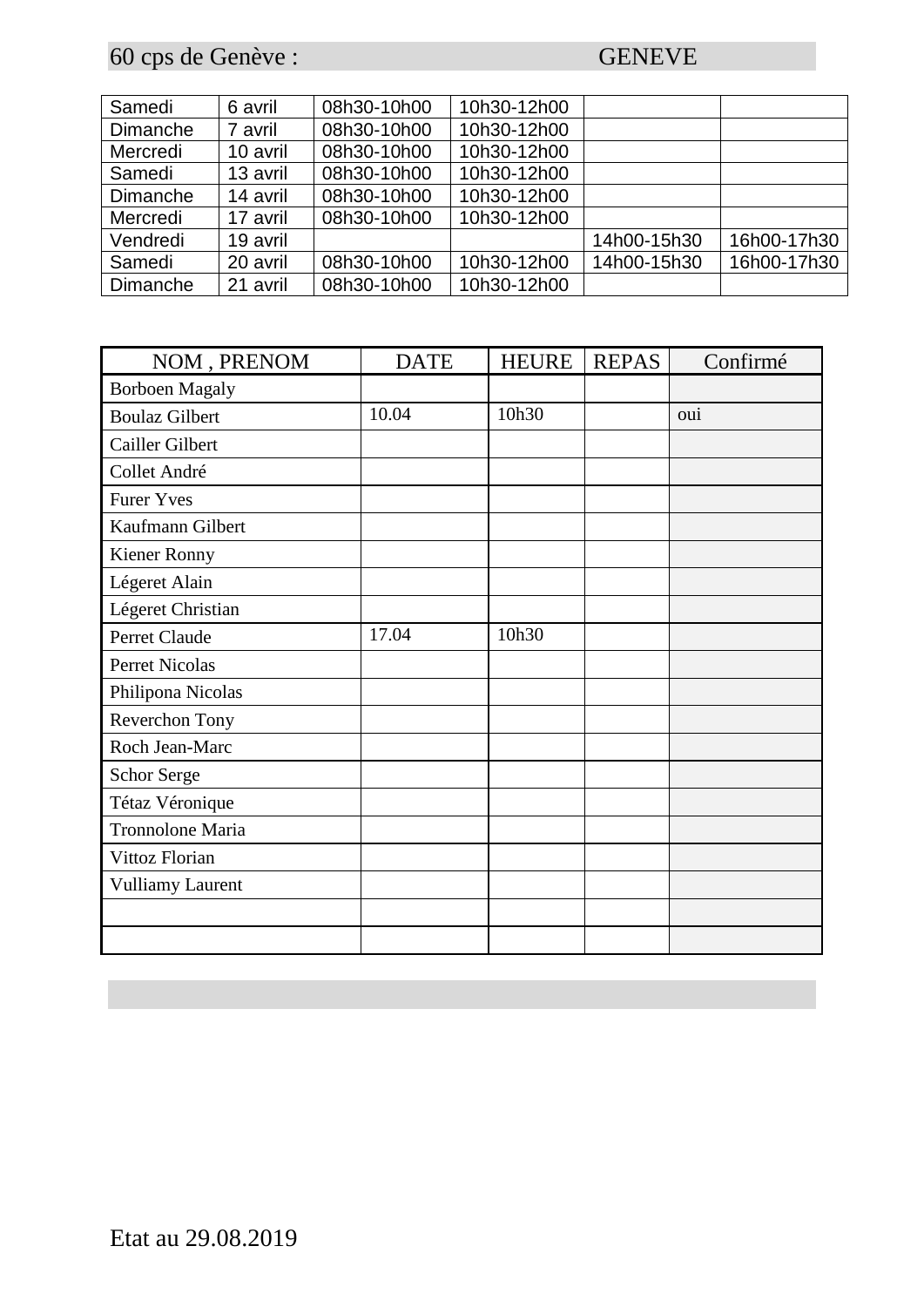# Grand prix de l'absinthe : Couvet

| Vendredi | 26 avril |       |                   |       | 17h15 | 19h00 | 20h45 |
|----------|----------|-------|-------------------|-------|-------|-------|-------|
| Samedi   | 27 avril | 09h15 | 11h <sub>00</sub> | 12h45 |       |       |       |
| Dimanche | 28 avril | 09h15 | 11h00             | 12h45 |       |       |       |
| Jeudi    | 02 mai   |       |                   |       |       | 18h45 | 20h30 |
| Vendredi | 03 mai   |       |                   |       | 17h15 | 19h00 | 20h45 |

| NOM, PRENOM           | <b>DATE</b> | 30/60cps | <b>HEURE</b> | <b>REPAS</b> | Confirmé |
|-----------------------|-------------|----------|--------------|--------------|----------|
| <b>Borboen Magaly</b> |             |          |              |              |          |
| <b>Boulaz Gilbert</b> | 28.04       | 60       | 11h00        |              |          |
| Cailler Gilbert       |             |          |              |              |          |
| Collet André          |             |          |              |              |          |
| Cramer Léopold        |             |          |              |              |          |
| <b>Furer Yves</b>     |             |          |              |              |          |
| Kaufmann Gilbert      |             |          |              |              |          |
| Kiener Ronny          |             |          |              |              |          |
| Krummenacher André    |             |          |              |              |          |
| Légeret Alain         |             |          |              |              |          |
| Légeret Christian     |             |          |              |              |          |
| Perret Claude         | 26.04       | 60       | 17h15        |              |          |
| <b>Perret Nicolas</b> |             |          |              |              |          |
| Philipona Nicolas     |             |          |              |              |          |
| Reverchon Tony        |             |          |              |              |          |
| Roch Benjamin         |             |          |              |              |          |
| Roch Jean-Marc        |             |          |              |              |          |
| <b>Schor Serge</b>    |             |          |              |              |          |
| Tétaz Véronique       |             |          |              |              |          |
| Vittoz Florian        |             |          |              |              |          |
| Vulliamy Laurent      |             |          |              |              |          |
|                       |             |          |              |              |          |
|                       |             |          |              |              |          |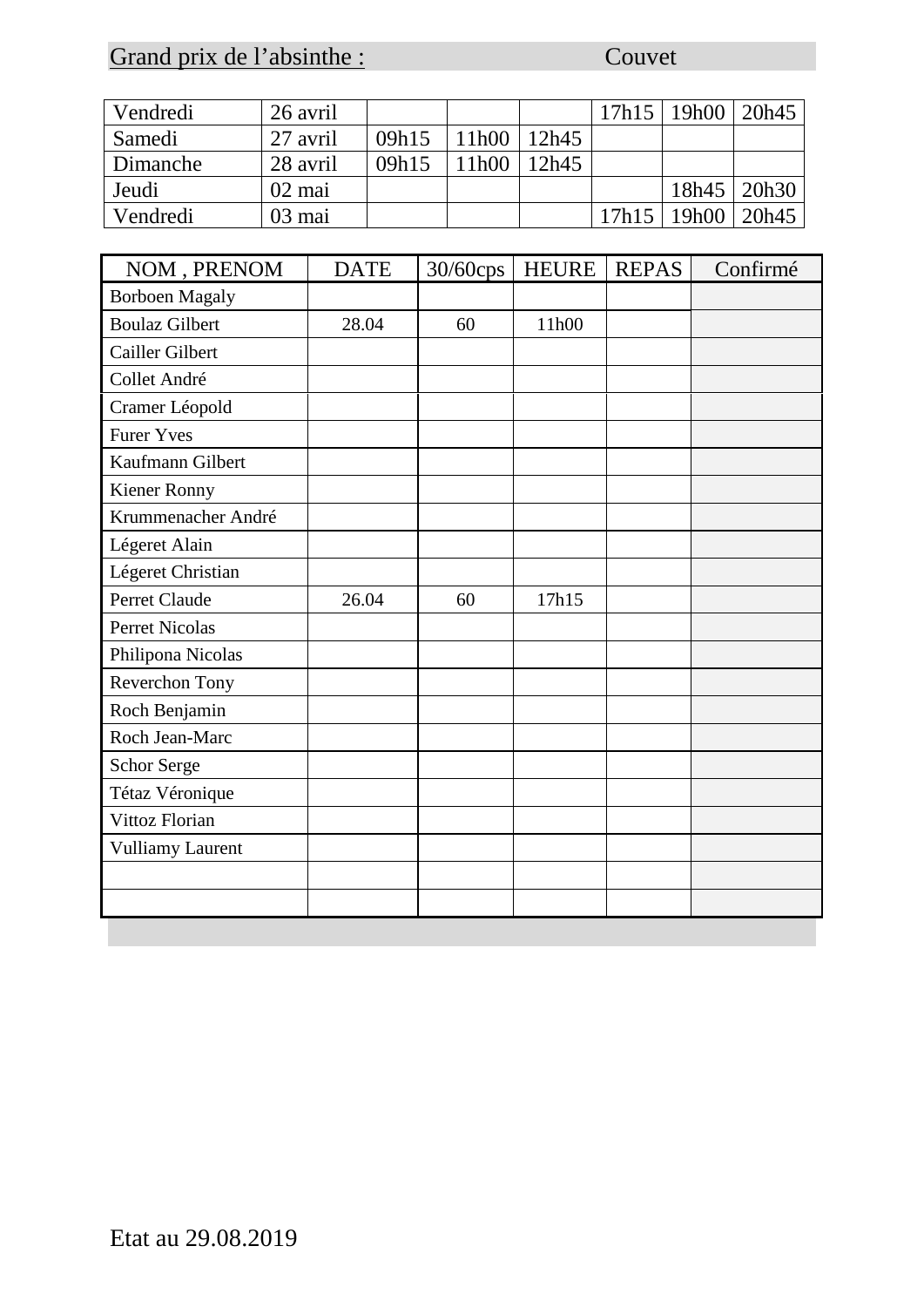Tir de L'Isle : L'Isle : L'Isle : L'Isle : L'Isle : L'Isle : L'Isle : L'Isle : L'Isle : L'Isle : L'Isle : L'Isle : L'Isle : L'Isle : L'Isle : L'Isle : L'Isle : L'Isle : L'Isle : L'Isle : L'Isle : L'Isle : L'Isle : L'Isle :

| Jeudi    | 25 avril |                 | 15h00 - 19h00 |
|----------|----------|-----------------|---------------|
| Vendredi | 26 avril |                 | 15h00 - 19h00 |
| Samedi   | 27 avril | $08h00 - 12h00$ |               |
| Vendredi | 3 mai    |                 | 15h00 - 19h00 |
| Samedi   | 4 mai    | $08h00 - 12h00$ |               |

| NOM, PRENOM             | <b>DATE</b> | <b>HEURE</b> | <b>REPAS</b> | Confirmé |
|-------------------------|-------------|--------------|--------------|----------|
| <b>Borboen Magaly</b>   |             |              |              |          |
| <b>Boulaz Gilbert</b>   | 04.05       | 8h45         |              | Cible 2  |
| Cailler Gilbert         | 25.04       | 15h00        |              | Cible 4  |
| Collet André            |             |              |              |          |
| <b>Furer Yves</b>       |             |              |              |          |
| Kaufmann Gilbert        |             |              |              |          |
| Kiener Ronny            |             |              |              |          |
| Légeret Alain           |             |              |              |          |
| Légeret Christian       |             |              |              |          |
| Perret Claude           | 03.05       | 15h45        |              | Cible 1  |
| <b>Perret Nicolas</b>   |             |              |              |          |
| Philipona Nicolas       |             |              |              |          |
| Reverchon Tony          |             |              |              |          |
| Roch Jean-Marc          |             |              |              |          |
| Schor Serge             | 04.05       | 08h45        |              | Cible 3  |
| Tétaz Véronique         | 25.04       | 18h00        |              | Cible 5  |
| Tronnolone Maria        |             |              |              |          |
| Vittoz Florian          | 26.04       | 17h15        |              | Cible 4  |
| <b>Vulliamy Laurent</b> |             |              |              |          |
|                         |             |              |              |          |
|                         |             |              |              |          |
|                         |             |              |              |          |
|                         |             |              |              |          |
|                         |             |              |              |          |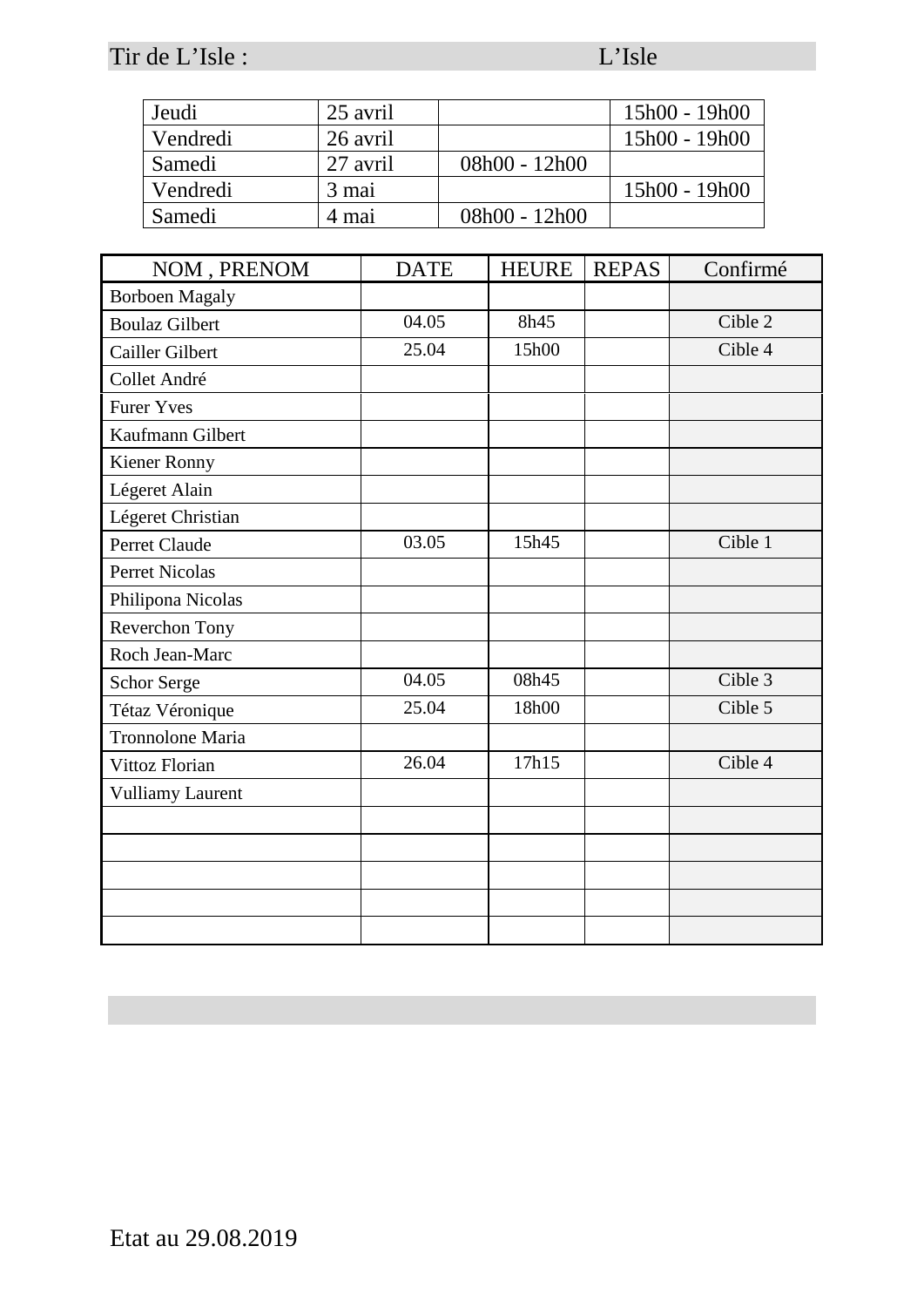# 60 coups en Melly : (Match 60 cps) BURSINEL

| Jeudi    | 23 mai  | 17h00- | 18h30- |        |        |        |        |
|----------|---------|--------|--------|--------|--------|--------|--------|
|          |         | 18h15  | 19h45  |        |        |        |        |
| Vendredi | 24 mai  | 17h00- | 18h30- |        |        |        |        |
|          |         | 18h15  | 19h45  |        |        |        |        |
| Samedi   | 25 mai  | 08h00- | 09h30- | 11h00- | 12h30- | 14h00- | 15h30- |
|          |         | 09h15  | 10h45  | 12h15  | 13h45  | 15h15  | 16h45  |
| Dimanche | 26 mai  | 08h00- | 09h30- | 11h00- |        |        |        |
|          |         | 09h15  | 10h45  | 12h15  |        |        |        |
| Jeudi    | 30 mai  | 08h00- | 09h30- | 11h00- | 12h30- | 14h00- | 15h30- |
|          |         | 09h15  | 10h45  | 12h15  | 13h45  | 15h15  | 16h45  |
| Vendredi | 31 mai  | 17h00- | 18h30- |        |        |        |        |
|          |         | 18h15  | 19h45  |        |        |        |        |
| Samedi   | 01 juin | 08h00- | 09h30- | 11h00- | 12h30- | 14h00- | 15h30- |
|          |         | 09h15  | 10h45  | 12h15  | 13h45  | 15h15  | 16h45  |
| Dimanche | 02 juin | 08h00- | 09h30- | 11h00- |        |        |        |
|          |         | 09h15  | 10h45  | 12h15  |        |        |        |

| NOM, PRENOM             | <b>DATE</b> | <b>HEURE</b> | <b>REPAS</b> | Confirmé |
|-------------------------|-------------|--------------|--------------|----------|
| <b>Borboen Magaly</b>   |             |              |              |          |
| <b>Boulaz Gilbert</b>   | 31.05       | 18h30        |              | Cible 5  |
| Cailler Gilbert         |             |              |              |          |
| Collet André            |             |              |              |          |
| <b>Furer Yves</b>       |             |              |              |          |
| Kaufmann Gilbert        |             |              |              |          |
| Kiener Ronny            |             |              |              |          |
| Légeret Alain           |             |              |              |          |
| Légeret Christian       |             |              |              |          |
| Perret Claude           | 30.05       | 09h30        |              | Cible 6  |
| Perret Nicolas          |             |              |              |          |
| Philipona Nicolas       |             |              |              |          |
| Reverchon Tony          |             |              |              |          |
| Roch Jean-Marc          |             |              |              |          |
| <b>Schor Serge</b>      |             |              |              |          |
| Tétaz Véronique         | 30.05       | 11h00        | oui          | Cible 7  |
| Tronnolone Maria        |             |              |              |          |
| Vittoz Florian          |             |              |              |          |
| <b>Vulliamy Laurent</b> |             |              |              |          |
|                         |             |              |              |          |
|                         |             |              |              |          |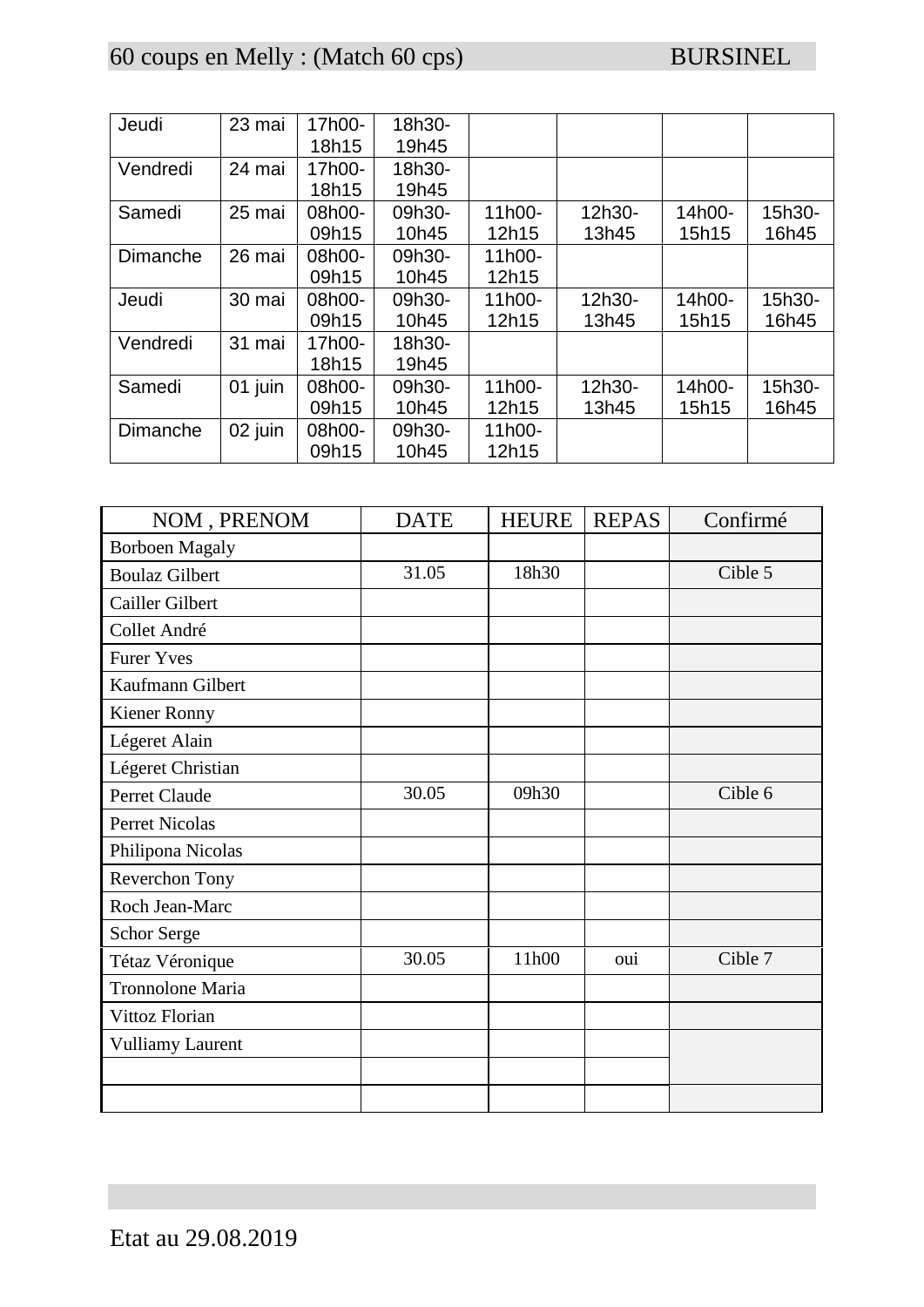# Tir de la Gingine : GINGINS

| Vendredi | 24 mai   |                 | 16h00 - 19h00 |  |
|----------|----------|-----------------|---------------|--|
| Samedi   | $25$ mai | $08h00 - 13h00$ |               |  |
| Jeudi    | 30 mai   | $08h00 - 18h00$ |               |  |
| Vendredi | 31 mai   |                 | 14h00 - 18h00 |  |
| Samedi   | juin     | 08h00 - 13h00   |               |  |
| Dimanche | juin     | 08h00 - 13h00   |               |  |

| NOM, PRENOM             | <b>DATE</b> | <b>HEURE</b> | <b>REPAS</b> | Confirmé |
|-------------------------|-------------|--------------|--------------|----------|
| <b>Borboen Magaly</b>   |             |              |              |          |
| <b>Boulaz Gilbert</b>   | 31.05       | 15h45        |              | Cible 1  |
| Cailler Gilbert         | 24.05.      | 15h00        |              |          |
| Collet André            |             |              |              |          |
| <b>Furer Yves</b>       |             |              |              |          |
| Kaufmann Gilbert        |             |              |              |          |
| Kiener Ronny            |             |              |              |          |
| Légeret Alain           |             |              |              |          |
| Légeret Christian       |             |              |              |          |
| Perret Claude           | 30.05       | 12h00        |              | Cible 2  |
| <b>Perret Nicolas</b>   | 30.05       | 12h00        |              | Cible 3  |
| Philipona Nicolas       |             |              |              |          |
| Reverchon Tony          |             |              |              |          |
| Roch Jean-Marc          |             |              |              |          |
| Schor Serge             |             |              |              |          |
| Tétaz Véronique         | 30.05       | 09h00        |              | Cible 2  |
| <b>Tronnolone Maria</b> |             |              |              |          |
| Vittoz Florian          | 31.05       | 15h00        |              | Cible 1  |
| <b>Vulliamy Laurent</b> |             |              |              |          |
|                         |             |              |              |          |
|                         |             |              |              |          |
|                         |             |              |              |          |
|                         |             |              |              |          |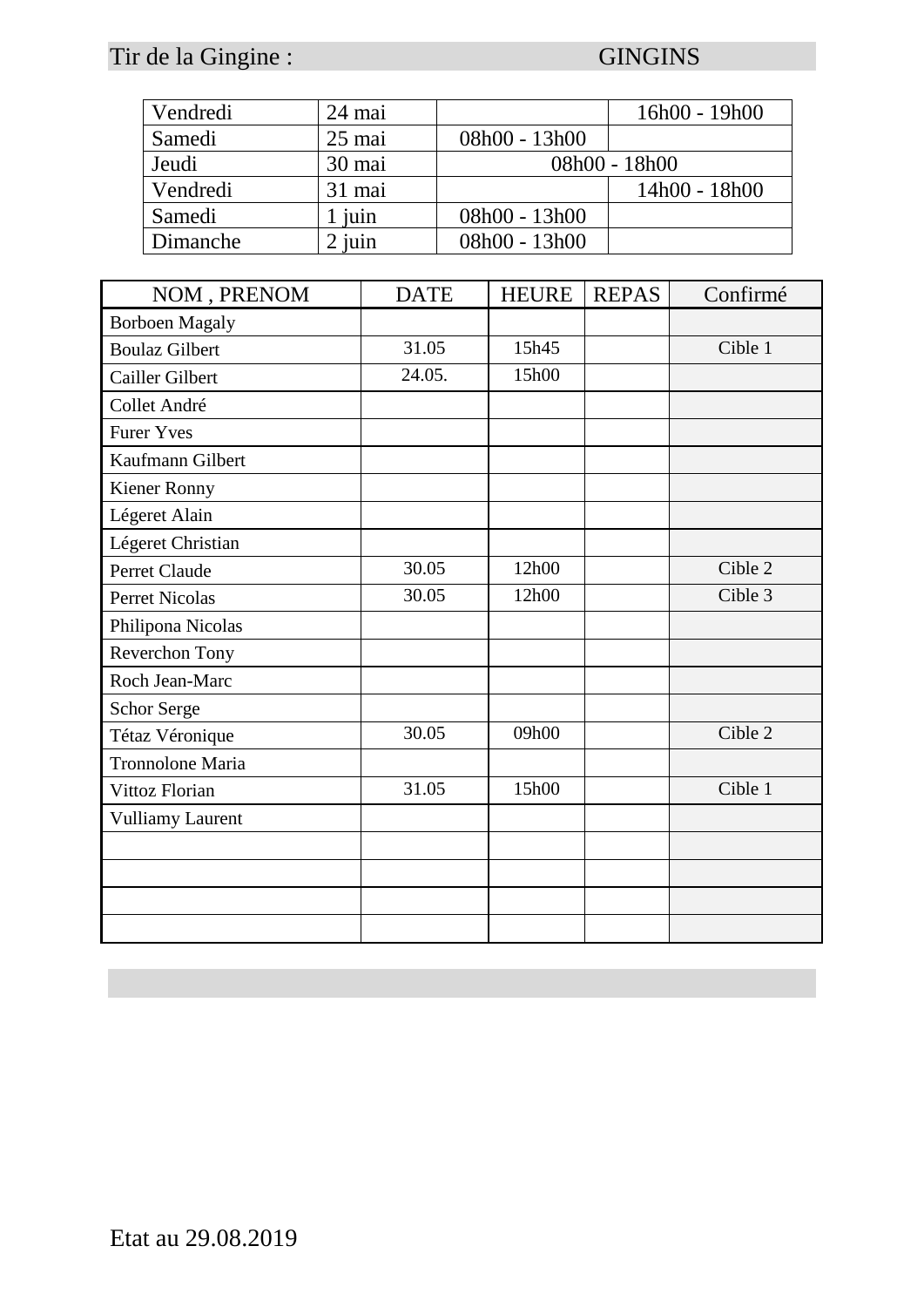### Coupe de la Venoge : PENTHALAZ

| Vendredi | $14$ juin |                 | 14h00 - 19h00 |
|----------|-----------|-----------------|---------------|
| Samedi   | $15$ juin | $08h00 - 12h00$ | 13h30-16h00   |
| Vendredi | $21$ juin |                 | 14h00 - 19h00 |
| Samedi   | 22 juin   | $08h00 - 12h00$ |               |
| Dimanche | $23$ juin | $08h00 - 12h00$ |               |

| NOM, PRENOM             | <b>DATE</b> | <b>HEURE</b> | <b>REPAS</b> | Confirmé |
|-------------------------|-------------|--------------|--------------|----------|
| <b>Borboen Magaly</b>   |             |              |              |          |
| <b>Boulaz Gilbert</b>   | 14.06       | 17h00        |              |          |
| Cailler Gilbert         | 14.06       | 16h00        |              |          |
| Collet André            |             |              |              |          |
| <b>Furer Yves</b>       |             |              |              |          |
| Kaufmann Gilbert        |             |              |              |          |
| Kiener Ronny            |             |              |              |          |
| Légeret Alain           |             |              |              |          |
| Légeret Christian       |             |              |              |          |
| Perret Claude           | 22.06       | 09h00        |              |          |
| Perret Nicolas          |             |              |              |          |
| Philipona Nicolas       |             |              |              |          |
| Reverchon Tony          |             |              |              |          |
| Roch Jean-Marc          |             |              |              |          |
| Schor Serge             | 14.06       | 17h00        |              |          |
| Tétaz Véronique         | 23.06       | 11h00        |              |          |
| Tronnolone Maria        |             |              |              |          |
| Vittoz Florian          | 14.06       | 17h00        |              |          |
| <b>Vulliamy Laurent</b> |             |              |              |          |
|                         |             |              |              |          |
|                         |             |              |              |          |
|                         |             |              |              |          |
|                         |             |              |              |          |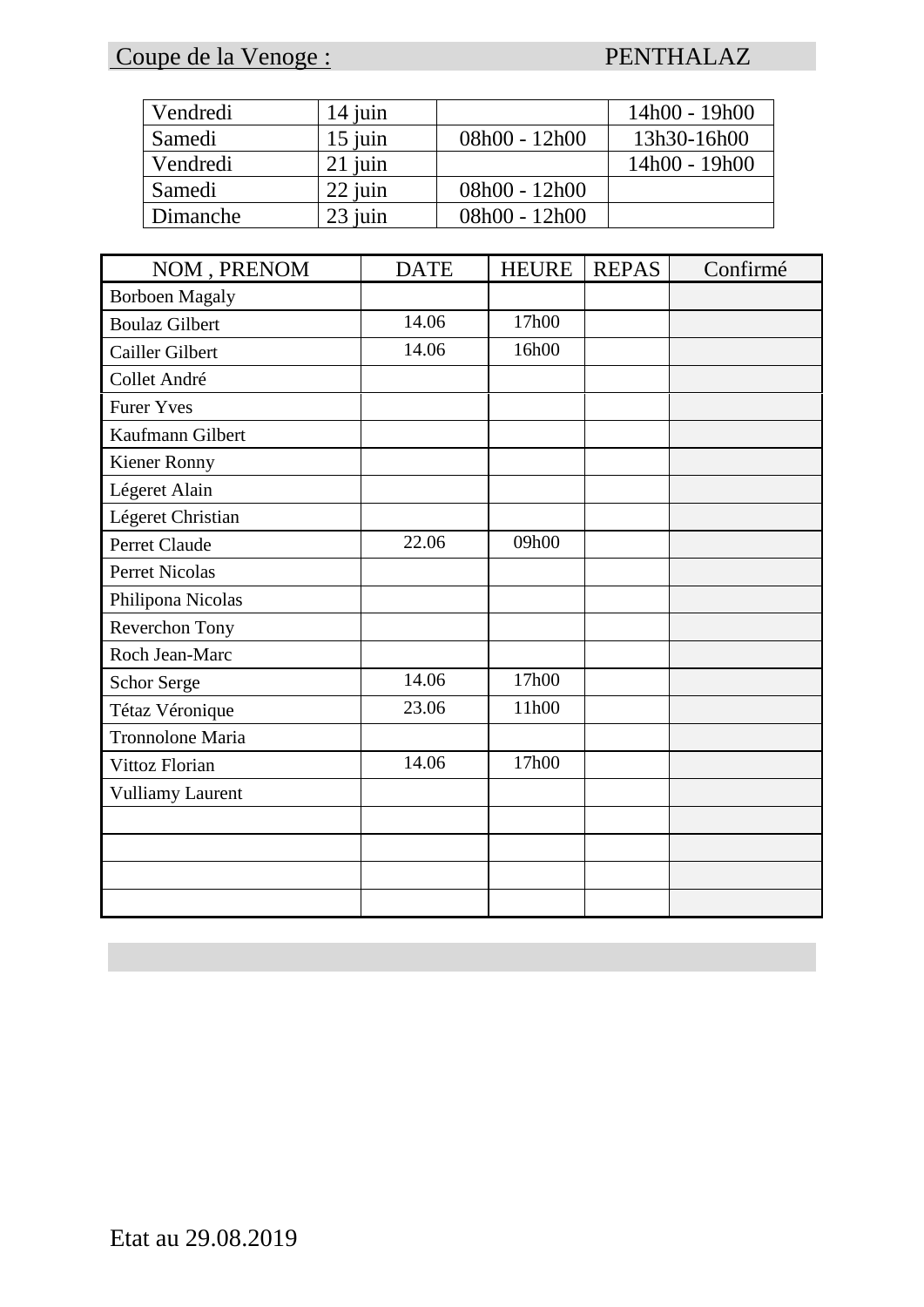### Tir du Châlet : ORBE

| Vendredi | $14$ juin |                 | 15h00 - 19h00   |
|----------|-----------|-----------------|-----------------|
| Samedi   | $15$ juin | $08h00 - 12h00$ | $13h30 - 16h00$ |
| Vendredi | $21$ juin |                 | $15h00 - 19h00$ |
| Samedi   | 22 juin   | 08h00 - 12h00   | $13h30 - 16h00$ |
| Dimanche | 23 juin   | $08h00 - 12h00$ |                 |

| NOM, PRENOM             | <b>DATE</b> | <b>HEURE</b> | <b>REPAS</b> | Confirmé |
|-------------------------|-------------|--------------|--------------|----------|
| <b>Borboen Magaly</b>   |             |              |              |          |
| <b>Boulaz Gilbert</b>   | 23.06       | 08h45        |              | Oui      |
| Cailler Gilbert         | 21.06       | 16h00        |              | Oui      |
| Collet André            |             |              |              |          |
| <b>Furer Yves</b>       |             |              |              |          |
| Kaufmann Gilbert        |             |              |              |          |
| Kiener Ronny            |             |              |              |          |
| Légeret Alain           |             |              |              |          |
| Légeret Christian       |             |              |              |          |
| Perret Claude           | 22.06       | 11h00        |              |          |
| <b>Perret Nicolas</b>   |             |              |              |          |
| Philipona Nicolas       |             |              |              |          |
| Reverchon Tony          |             |              |              |          |
| Roch Jean-Marc          |             |              |              |          |
| <b>Schor Serge</b>      | 23.06       | 09h30        |              | Oui      |
| Tétaz Véronique         |             |              |              |          |
| Tronnolone Maria        |             |              |              |          |
| Vittoz Florian          | 23.06       | 9h00         |              | Oui      |
| <b>Vulliamy Laurent</b> |             |              |              |          |
|                         |             |              |              |          |
|                         |             |              |              |          |
|                         |             |              |              |          |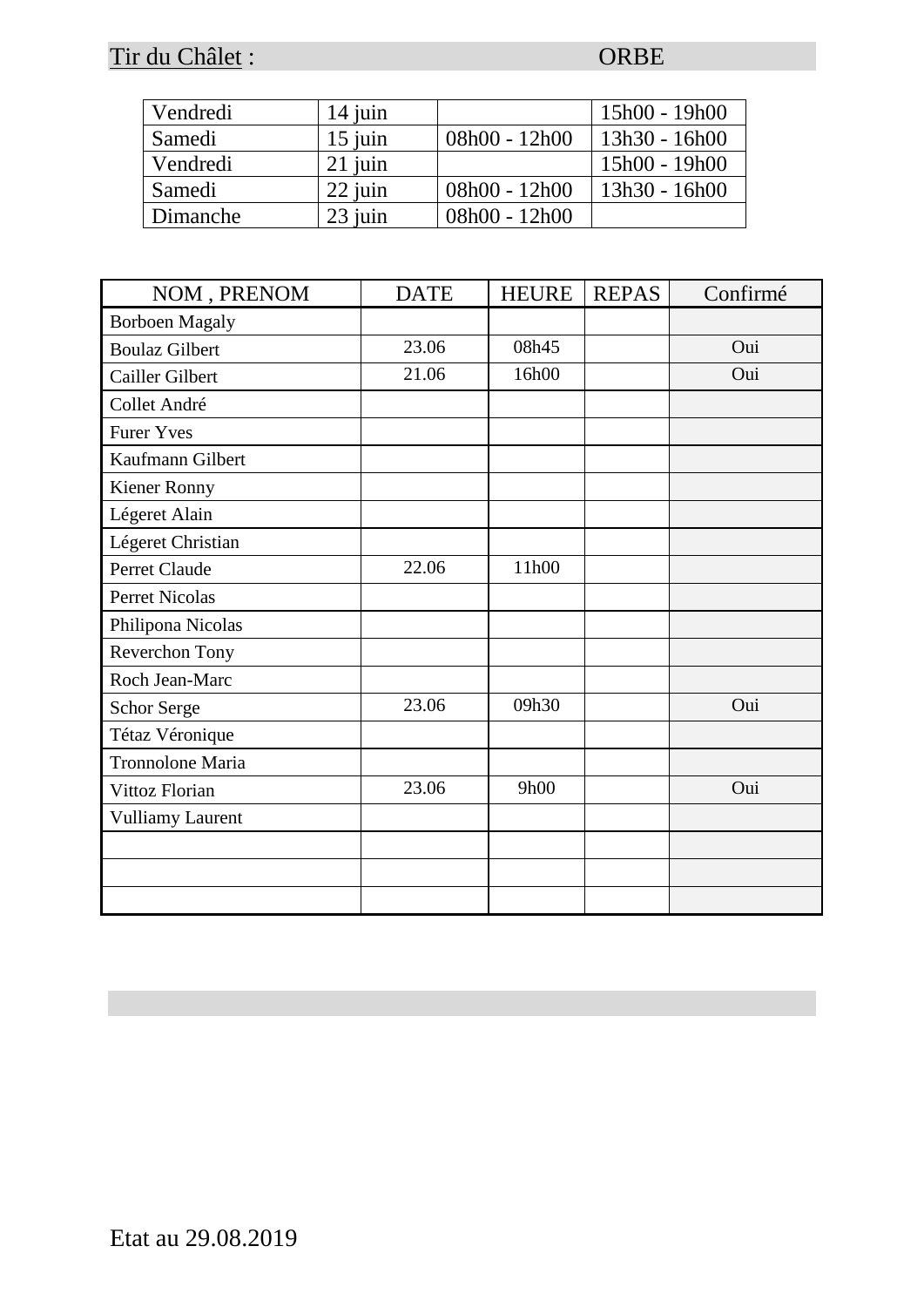### Tir de la Broye : PALEZIEUX

| Vendredi | $21$ juin |                 | $16h00 - 19h00$ |
|----------|-----------|-----------------|-----------------|
| Samedi   | 22 juin   | $09h00 - 12h00$ |                 |
| Dimanche | 23 juin   | $09h00 - 12h00$ |                 |
| Jeudi    | 27 juin   |                 | $16h00 - 19h00$ |
| Vendredi | $28$ juin |                 | $16h00 - 19h00$ |

| NOM, PRENOM             | <b>DATE</b> | <b>HEURE</b> | <b>REPAS</b>   | Confirmé |
|-------------------------|-------------|--------------|----------------|----------|
| <b>Borboen Magaly</b>   |             |              |                |          |
| <b>Boulaz Gilbert</b>   | 27.06       | 17h00        | $\overline{2}$ | Oui      |
| Cailler Gilbert         | 27.06       | 15h00        |                |          |
| Collet André            |             |              |                |          |
| <b>Furer Yves</b>       |             |              |                |          |
| Kaufmann Gilbert        |             |              |                |          |
| Kiener Ronny            |             |              |                |          |
| Légeret Alain           |             |              |                |          |
| Légeret Christian       |             |              |                |          |
| Perret Claude           | 21.06       | 16h00        |                | Oui      |
| <b>Perret Nicolas</b>   |             |              |                |          |
| Philipona Nicolas       |             |              |                |          |
| Reverchon Tony          |             |              |                |          |
| Roch Jean-Marc          |             |              |                |          |
| Schor Serge             |             |              |                |          |
| Tétaz Véronique         | 28.06       | 18h15        |                | Oui      |
| Tronnolone Maria        |             |              |                |          |
| Vittoz Florian          | 27.06       | 17h00        |                | Oui      |
| <b>Vulliamy Laurent</b> |             |              |                |          |
|                         |             |              |                |          |
|                         |             |              |                |          |
|                         |             |              |                |          |
|                         |             |              |                |          |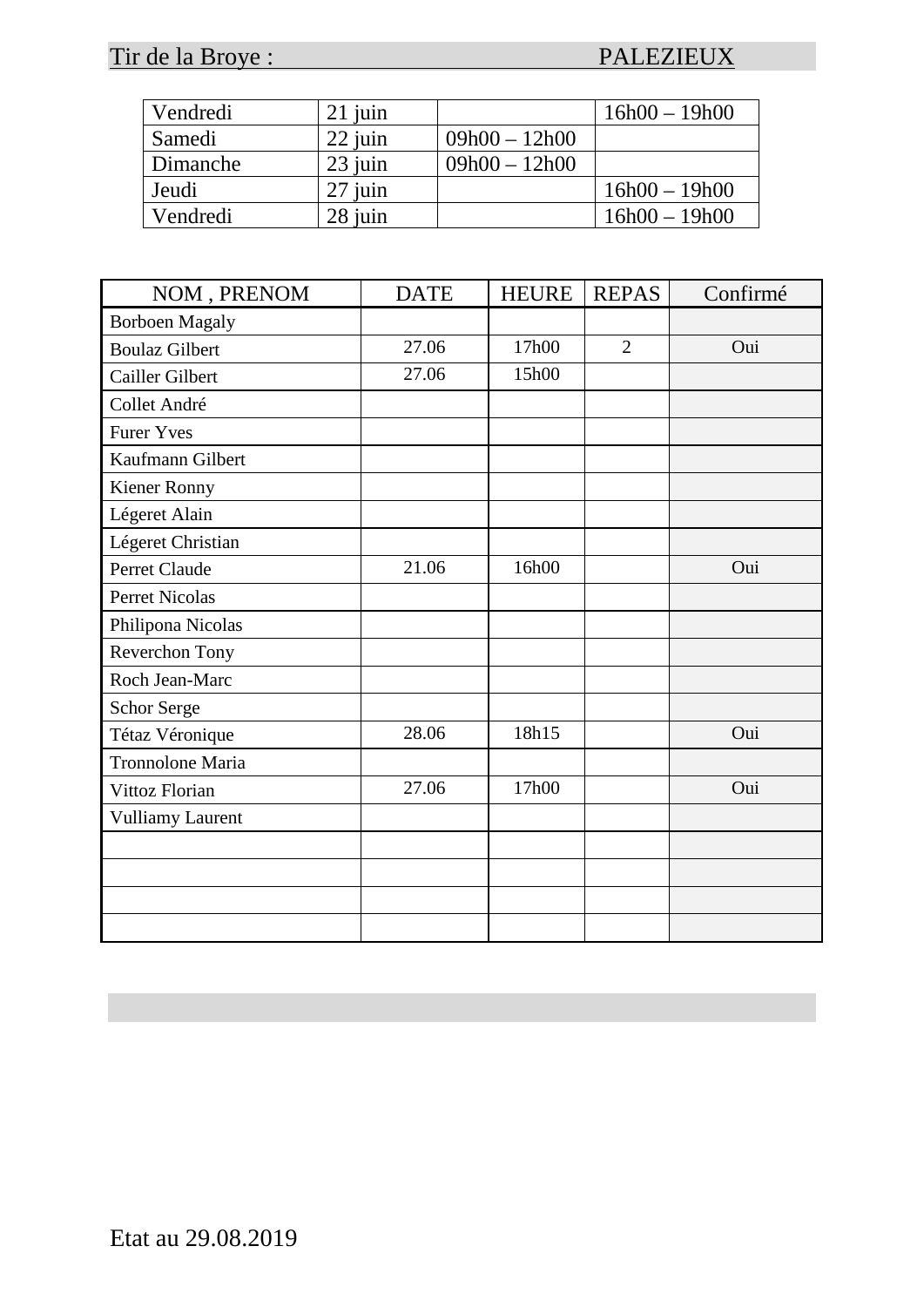# Tir de la mi-été : Savièse

| Vendredi | 09 août   |                 | 17h00 - 19h30 |
|----------|-----------|-----------------|---------------|
| Samedi   | $10$ août | $09h00 - 13h00$ |               |
| Dimanche | $11$ août | $09h00 - 13h00$ |               |
| Vendredi | $16$ août |                 | 17h00 - 19h30 |
| Samedi   | $17$ août | $09h00 - 13h00$ |               |
| Dimanche | 18 août   | $09h00 - 13h00$ |               |

| NOM, PRENOM             | <b>DATE</b> | <b>HEURE</b> | <b>REPAS</b> | Confirmé     |
|-------------------------|-------------|--------------|--------------|--------------|
| <b>Borboen Magaly</b>   |             |              |              |              |
| <b>Boulaz Gilbert</b>   | 11.08       | 10h00        | Oui          | Cible 1 ou 2 |
| Cailler Gilbert         |             |              |              |              |
| Collet André            |             |              |              |              |
| <b>Furer Yves</b>       |             |              |              |              |
| Kaufmann Gilbert        |             |              |              |              |
| Kiener Ronny            |             |              |              |              |
| Légeret Alain           |             |              |              |              |
| Légeret Christian       |             |              |              |              |
| Perret Claude           | 11.08       | 10h00        | oui          | Cible 1 ou 2 |
| <b>Perret Nicolas</b>   | 11.08       | 10h00        | Oui          | Cible 1 ou 2 |
| Philipona Nicolas       | 11.08       | 10h00        | oui          | Cible 1 ou 2 |
| Reverchon Tony          |             |              |              |              |
| Roch Jean-Marc          |             |              |              |              |
| Schor Serge             | 11.08       | 10h00        | Oui          | Cible 1 ou 2 |
| Tétaz Véronique         | 11.08       | 11h15        | Oui          | Cible 1 ou 2 |
| <b>Tronnolone Maria</b> |             |              |              |              |
| Vittoz Florian          | 11.08       | 11h15        | Oui          | Cible 1 ou 2 |
| <b>Vulliamy Laurent</b> |             |              |              |              |
|                         |             |              |              |              |
|                         |             |              |              |              |
|                         |             |              |              |              |
|                         |             |              |              |              |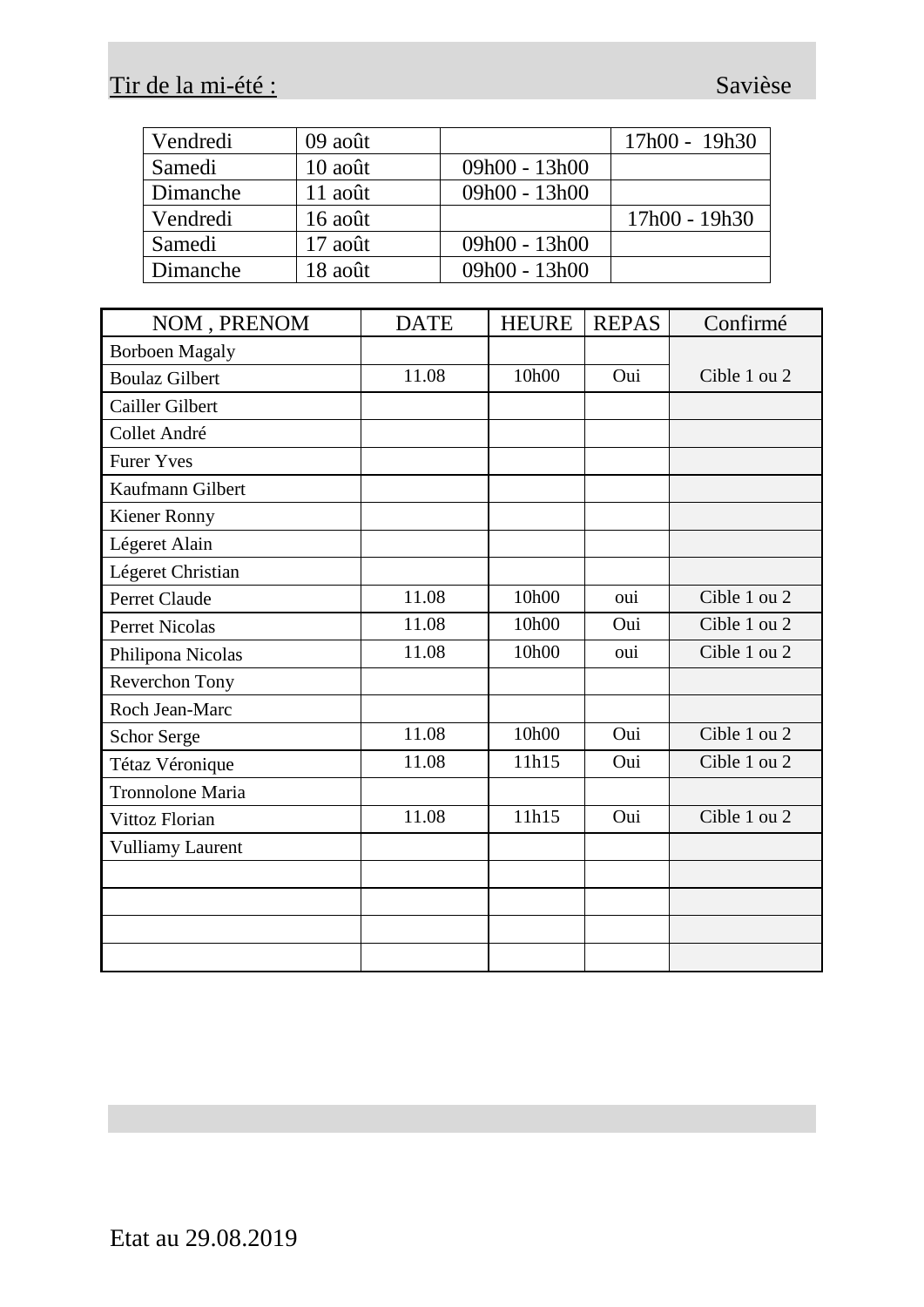### Tir d'été : FLENDRUZ

| Jeudi    | 22 août      |                 | $17h00 - 20h00$ |
|----------|--------------|-----------------|-----------------|
| Vendredi | 23 août      |                 | $17h00 - 20h00$ |
| Dimanche | $25$ août    | $09h00 - 12h00$ |                 |
| Vendredi | 30 août      |                 | 17h00 - 20h00   |
| Samedi   | 31 septembre | $08h00 - 12h00$ |                 |
| Dimanche | 01 septembre | $08h00 - 12h00$ |                 |

| NOM, PRENOM             | <b>DATE</b> | <b>HEURE</b> | <b>REPAS</b> | Confirmé |
|-------------------------|-------------|--------------|--------------|----------|
| <b>Borboen Magaly</b>   |             |              |              |          |
| <b>Boulaz Gilbert</b>   | 22.08       | 17h00        |              | Cible 5  |
| Cailler Gilbert         |             |              |              |          |
| Collet André            |             |              |              |          |
| <b>Furer Yves</b>       |             |              |              |          |
| Kaufmann Gilbert        |             |              |              |          |
| Kiener Ronny            |             |              |              |          |
| Légeret Alain           |             |              |              |          |
| Légeret Christian       |             |              |              |          |
| Perret Claude           | 23.08       | 17h00        |              | Cible 4  |
| <b>Perret Nicolas</b>   | 23.08       | 17h45        |              | Cible 4  |
| Philipona Nicolas       |             |              |              |          |
| Reverchon Tony          |             |              |              |          |
| Roch Jean-Marc          |             |              |              |          |
| Schor Serge             |             |              |              |          |
| Tétaz Véronique         | 1.09        | 09h45        |              | Cible 4  |
| Tronnolone Maria        |             |              |              |          |
| Vittoz Florian          | 1.09        | 09h45        |              | Cible 5  |
| <b>Vulliamy Laurent</b> |             |              |              |          |
|                         |             |              |              |          |
|                         |             |              |              |          |
|                         |             |              |              |          |
|                         |             |              |              |          |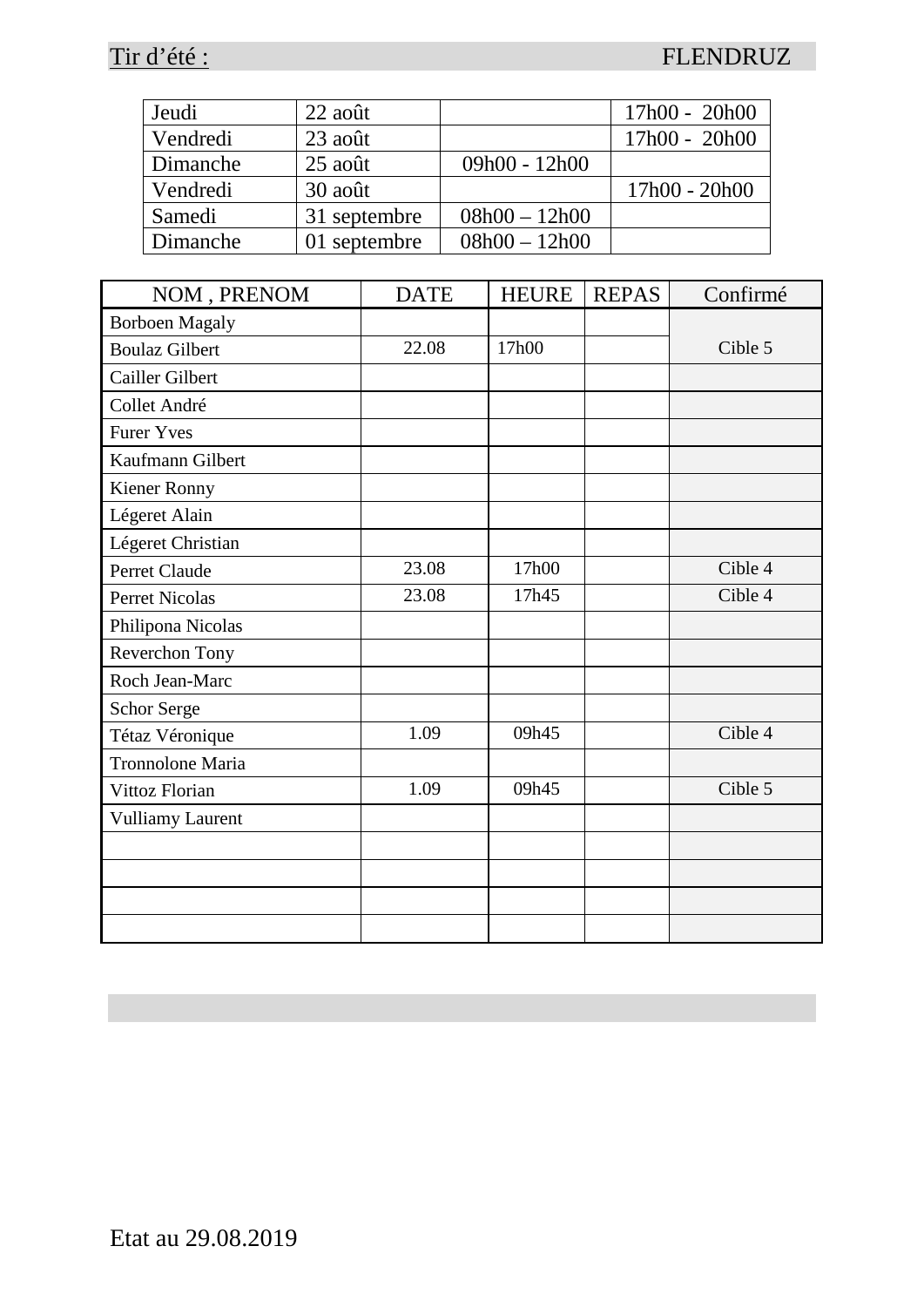### Tir des Abbesses : LONAY-VENOGE

| Vendredi | 30 août      |                 | $15h30 - 19h00$ |
|----------|--------------|-----------------|-----------------|
| Samedi   | 31 août      | 08h00 - 13h00   |                 |
| Samedi   | 07 septembre | 08h00 - 13h00   |                 |
| Dimanche | 08 septembre | $08h00 - 13h00$ |                 |

| NOM, PRENOM             | <b>DATE</b> | <b>HEURE</b> | <b>REPAS</b> | Confirmé |
|-------------------------|-------------|--------------|--------------|----------|
| <b>Borboen Magaly</b>   |             |              |              |          |
| <b>Boulaz Gilbert</b>   |             |              |              |          |
| Cailler Gilbert         |             |              |              |          |
| Collet André            |             |              |              |          |
| <b>Furer Yves</b>       |             |              |              |          |
| Kaufmann Gilbert        |             |              |              |          |
| Kiener Ronny            |             |              |              |          |
| Légeret Alain           |             |              |              |          |
| Légeret Christian       |             |              |              |          |
| Perret Claude           |             |              |              |          |
| Perret Nicolas          |             |              |              |          |
| Philipona Nicolas       |             |              |              |          |
| Reverchon Tony          |             |              |              |          |
| Roch Jean-Marc          |             |              |              |          |
| Schor Serge             |             |              |              |          |
| Tétaz Véronique         |             |              |              |          |
| Tronnolone Maria        |             |              |              |          |
| Vittoz Florian          |             |              |              |          |
| <b>Vulliamy Laurent</b> |             |              |              |          |
|                         |             |              |              |          |
|                         |             |              |              |          |
|                         |             |              |              |          |
|                         |             |              |              |          |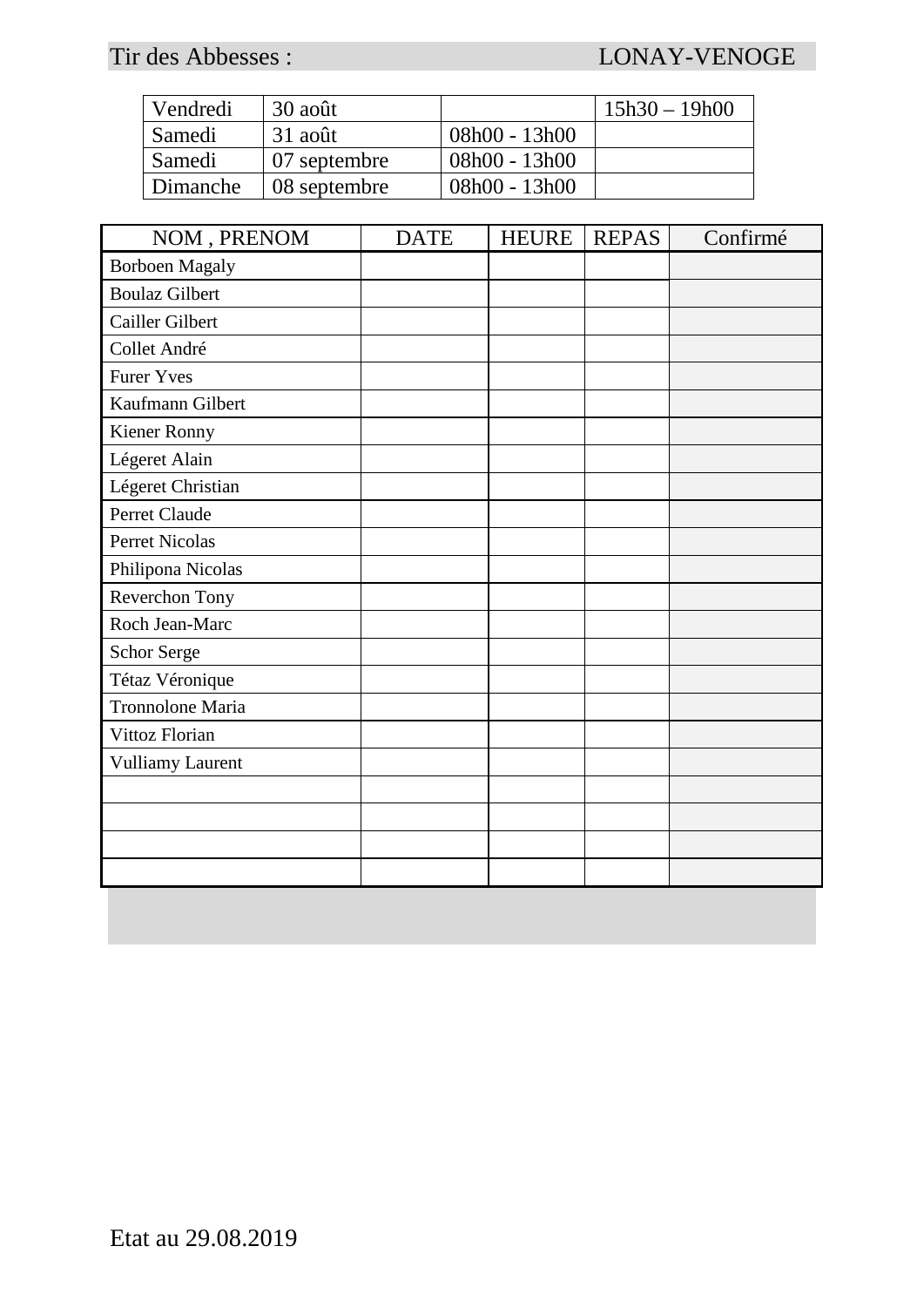# Tir des Trois Tours : (Match 60 cps) FRIBOURG

| Mercredi | 04 septembre 2019 | 17h45-19h00 |             |
|----------|-------------------|-------------|-------------|
| Jeudi    | 05 septembre 2019 | 17h45-19h00 |             |
| Vendredi | 06 septembre 2019 | 16h00-17h15 | 17h45-19h00 |
| Samedi   | 07 septembre 2019 | 09h00-10h15 | 10h45-12h00 |
| Mercredi | 11 septembre 2019 | 17h45-19h00 |             |
| Jeudi    | 12 septembre 2019 | 17h45-19h00 |             |
| Vendredi | 13 septembre 2019 | 16h00-17h15 | 17h45-19h00 |
| Samedi   | 14 septembre 2019 | 09h00-10h15 | 10h45-12h00 |
| Dimanche | 15 septembre 2019 | 09h00-10h15 | 10h45-12h00 |
| Mercredi | 18 septembre 2019 | 17h45-19h00 |             |
| Jeudi    | 19 septembre 2019 | 17h45-19h00 |             |
| Vendredi | 20 septembre 2019 | 16h00-17h15 | 17h45-19h00 |
| Samedi   | 21 septembre 2019 | 09h00-10h15 | 10h45-12h00 |

| NOM, PRENOM             | <b>DATE</b> | <b>HEURE</b> | <b>REPAS</b> | Confirmé |
|-------------------------|-------------|--------------|--------------|----------|
| <b>Borboen Magaly</b>   |             |              |              |          |
| <b>Boulaz Gilbert</b>   |             |              |              |          |
| Cailler Gilbert         |             |              |              |          |
| Collet André            |             |              |              |          |
| <b>Furer Yves</b>       |             |              |              |          |
| Kaufmann Gilbert        |             |              |              |          |
| Kiener Ronny            |             |              |              |          |
| Légeret Alain           |             |              |              |          |
| Légeret Christian       |             |              |              |          |
| Perret Claude           | 19.09       | 17h45        |              |          |
| <b>Perret Nicolas</b>   |             |              |              |          |
| Philipona Nicolas       |             |              |              |          |
| Reverchon Tony          |             |              |              |          |
| Roch Jean-Marc          |             |              |              |          |
| <b>Schor Serge</b>      |             |              |              |          |
| Tétaz Véronique         |             |              |              |          |
| Tronnolone Maria        |             |              |              |          |
| Vittoz Florian          |             |              |              |          |
| <b>Vulliamy Laurent</b> |             |              |              |          |
|                         |             |              |              |          |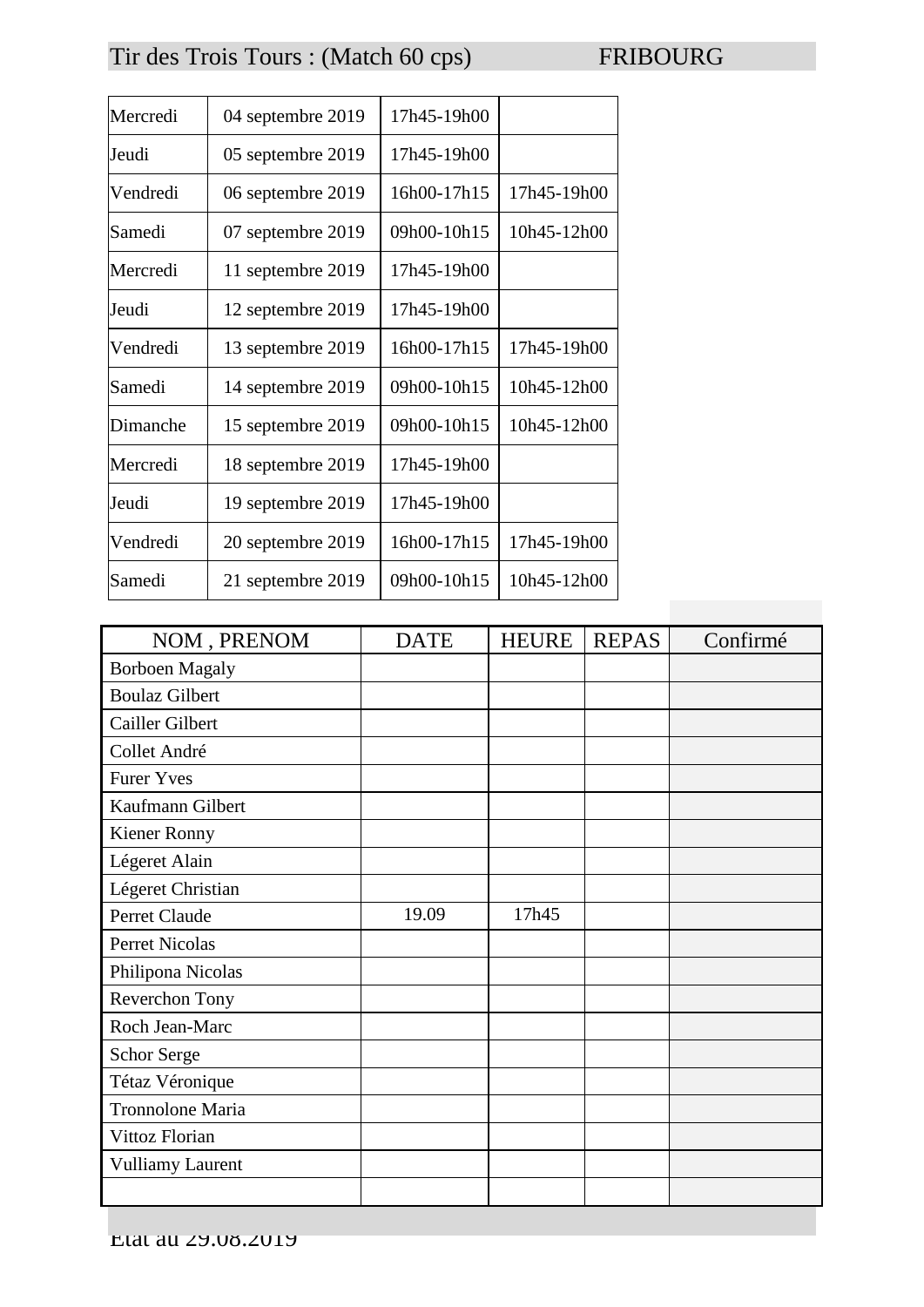# Tir des Rapilles : Baulmes

| Mercredi | 11 septembre |                 | 15h00 - 19h00   |
|----------|--------------|-----------------|-----------------|
| Jeudi    | 12 septembre |                 | 15h00 - 19h00   |
| Vendredi | 13 septembre |                 | 15h00 - 19h00   |
| Samedi   | 14 septembre | $08h30 - 12h00$ | $13h30 - 18h00$ |
| Dimanche | 15 septembre | $08h30 - 12h00$ |                 |

| NOM, PRENOM             | <b>DATE</b> | <b>HEURE</b> | <b>REPAS</b> | Confirmé |
|-------------------------|-------------|--------------|--------------|----------|
| <b>Borboen Magaly</b>   |             |              |              |          |
| <b>Boulaz Gilbert</b>   | 11.09       | 17h00        |              |          |
| Cailler Gilbert         |             |              |              |          |
| Collet André            |             |              |              |          |
| <b>Furer Yves</b>       |             |              |              |          |
| Kaufmann Gilbert        |             |              |              |          |
| Kiener Ronny            |             |              |              |          |
| Légeret Alain           |             |              |              |          |
| Légeret Christian       |             |              |              |          |
| Perret Claude           | 13.09       | 16h00        |              |          |
| <b>Perret Nicolas</b>   | 11.09       | 17h15        |              |          |
| Philipona Nicolas       |             |              |              |          |
| Reverchon Tony          |             |              |              |          |
| Roch Jean-Marc          |             |              |              |          |
| Schor Serge             |             |              |              |          |
| Tétaz Véronique         | 11.09       | 18h45        |              |          |
| Tronnolone Maria        |             |              |              |          |
| Vittoz Florian          | 11.09       | 17h15        |              |          |
| <b>Vulliamy Laurent</b> |             |              |              |          |
|                         |             |              |              |          |
|                         |             |              |              |          |
|                         |             |              |              |          |
|                         |             |              |              |          |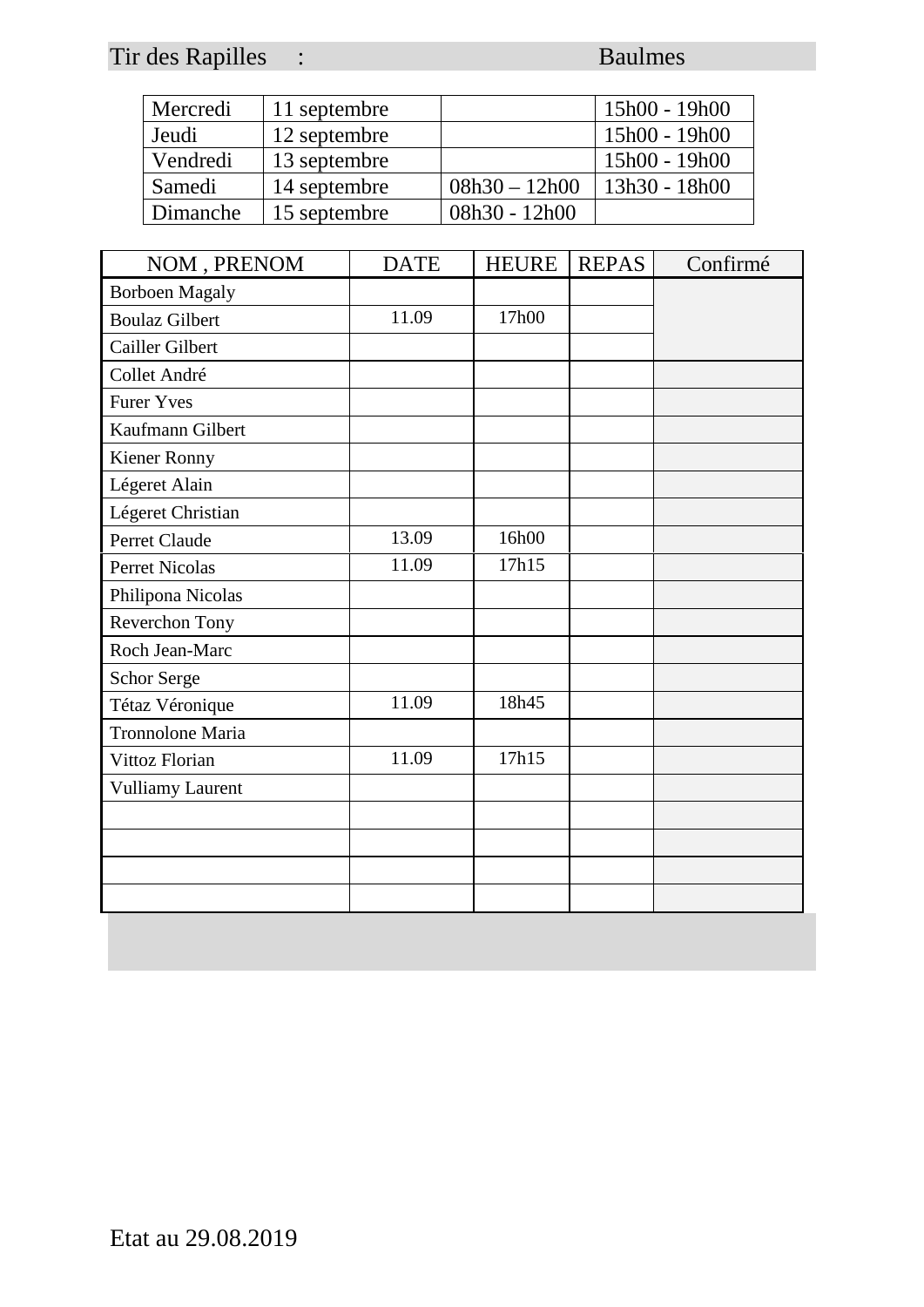### Grand Prix de la Prévôté : Moutier

| Vendredi | 13 septembre | 15h30 | 17h00 |       |       |       |
|----------|--------------|-------|-------|-------|-------|-------|
| Samedi   | 14 septembre | 09h00 | 10h30 | 12h30 | 14h00 | 15h30 |
| Dimanche | 15 septembre | 09h00 | 10h30 | 12h30 | 14h00 | 15h30 |
| Samedi   | 21 septembre | 09h00 | 10h30 | 12h30 | 14h00 | 15h30 |
| Dimanche | 22 septembre | 09h00 | 10h30 |       |       |       |

| NOM, PRENOM             | <b>DATE</b> | <b>HEURE</b> | <b>REPAS</b> | Confirmé |
|-------------------------|-------------|--------------|--------------|----------|
| <b>Borboen Magaly</b>   |             |              |              |          |
| <b>Boulaz Gilbert</b>   |             |              |              |          |
| Cailler Gilbert         |             |              |              |          |
| Collet André            |             |              |              |          |
| <b>Furer Yves</b>       |             |              |              |          |
| Kaufmann Gilbert        |             |              |              |          |
| Kiener Ronny            |             |              |              |          |
| Légeret Alain           |             |              |              |          |
| Légeret Christian       |             |              |              |          |
| Perret Claude           |             |              |              |          |
| <b>Perret Nicolas</b>   |             |              |              |          |
| Philipona Nicolas       |             |              |              |          |
| Reverchon Tony          |             |              |              |          |
| Roch Jean-Marc          |             |              |              |          |
| Schor Serge             |             |              |              |          |
| Tétaz Véronique         |             |              |              |          |
| Tronnolone Maria        |             |              |              |          |
| Vittoz Florian          |             |              |              |          |
| <b>Vulliamy Laurent</b> |             |              |              |          |
|                         |             |              |              |          |
|                         |             |              |              |          |
|                         |             |              |              |          |
|                         |             |              |              |          |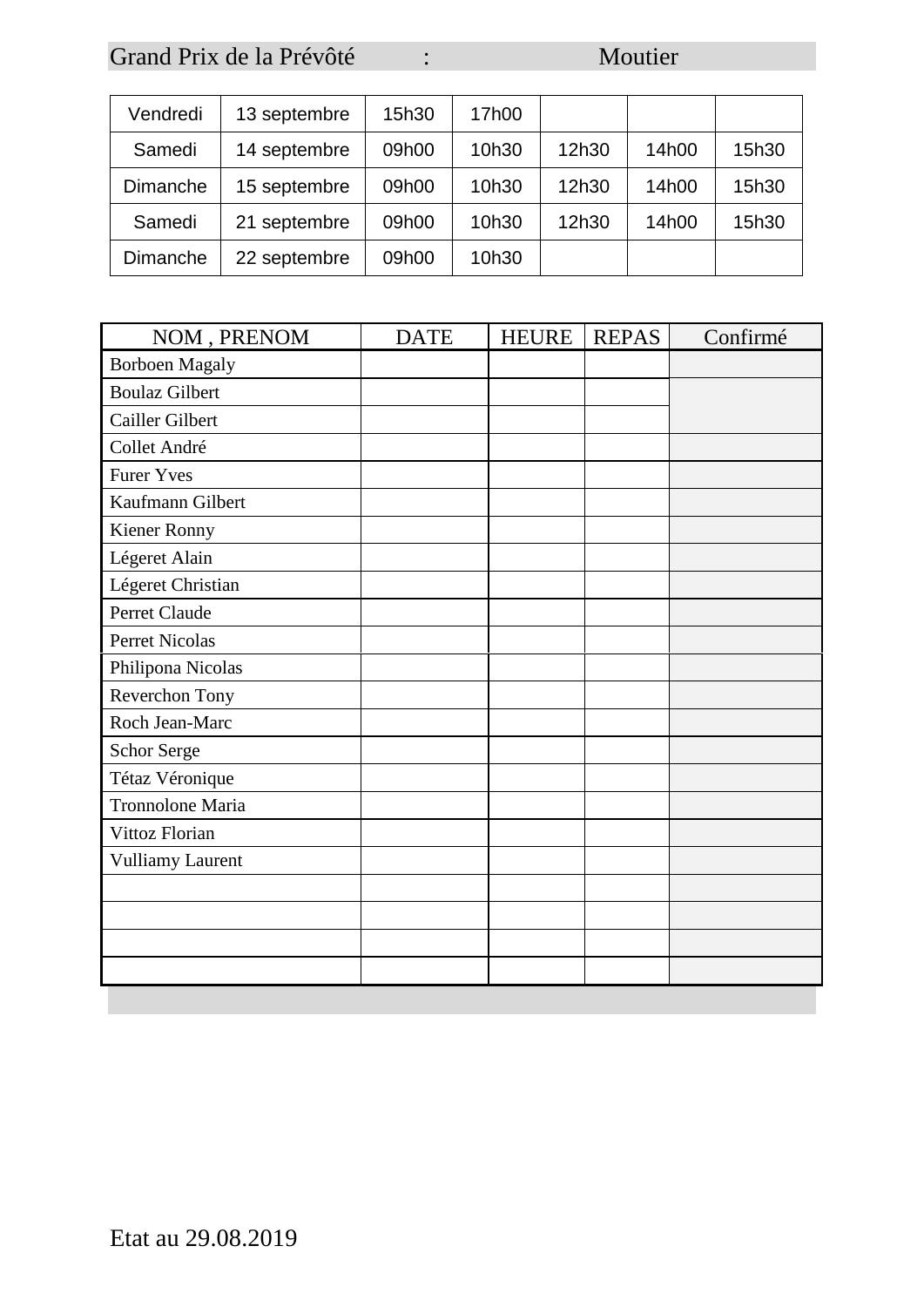### Tir des Vendanges : AUBONNE

| Mercredi | 18 septembre       |                 | 15h00 - 18h00 |
|----------|--------------------|-----------------|---------------|
| Samedi   | 21 septembre       | 08h00 - 12h00   |               |
| Samedi   | $\vert$ 05 octobre | $08h00 - 12h00$ |               |
| Dimanche | 06 octobre         | $08h00 - 12h00$ |               |

| NOM, PRENOM             | <b>DATE</b> | <b>HEURE</b> | <b>REPAS</b> | Confirmé |
|-------------------------|-------------|--------------|--------------|----------|
| <b>Borboen Magaly</b>   |             |              |              |          |
| <b>Boulaz Gilbert</b>   | 21.09       | 08h45        |              |          |
| Cailler Gilbert         |             |              |              |          |
| Collet André            |             |              |              |          |
| <b>Furer Yves</b>       |             |              |              |          |
| Kaufmann Gilbert        |             |              |              |          |
| Kiener Ronny            |             |              |              |          |
| Légeret Alain           |             |              |              |          |
| Légeret Christian       |             |              |              |          |
| Perret Claude           | 18.09       | 16h30        |              |          |
| <b>Perret Nicolas</b>   |             |              |              |          |
| Philipona Nicolas       |             |              |              |          |
| Reverchon Tony          |             |              |              |          |
| Roch Jean-Marc          |             |              |              |          |
| <b>Schor Serge</b>      | 05.10       | 09h30        |              |          |
| Tétaz Véronique         | 18.09       | 18h00        | X            |          |
| Tronnolone Maria        |             |              |              |          |
| Vittoz Florian          | 18.09       | 18h00        | X            |          |
| <b>Vulliamy Laurent</b> |             |              |              |          |
|                         |             |              |              |          |
|                         |             |              |              |          |
|                         |             |              |              |          |
|                         |             |              |              |          |